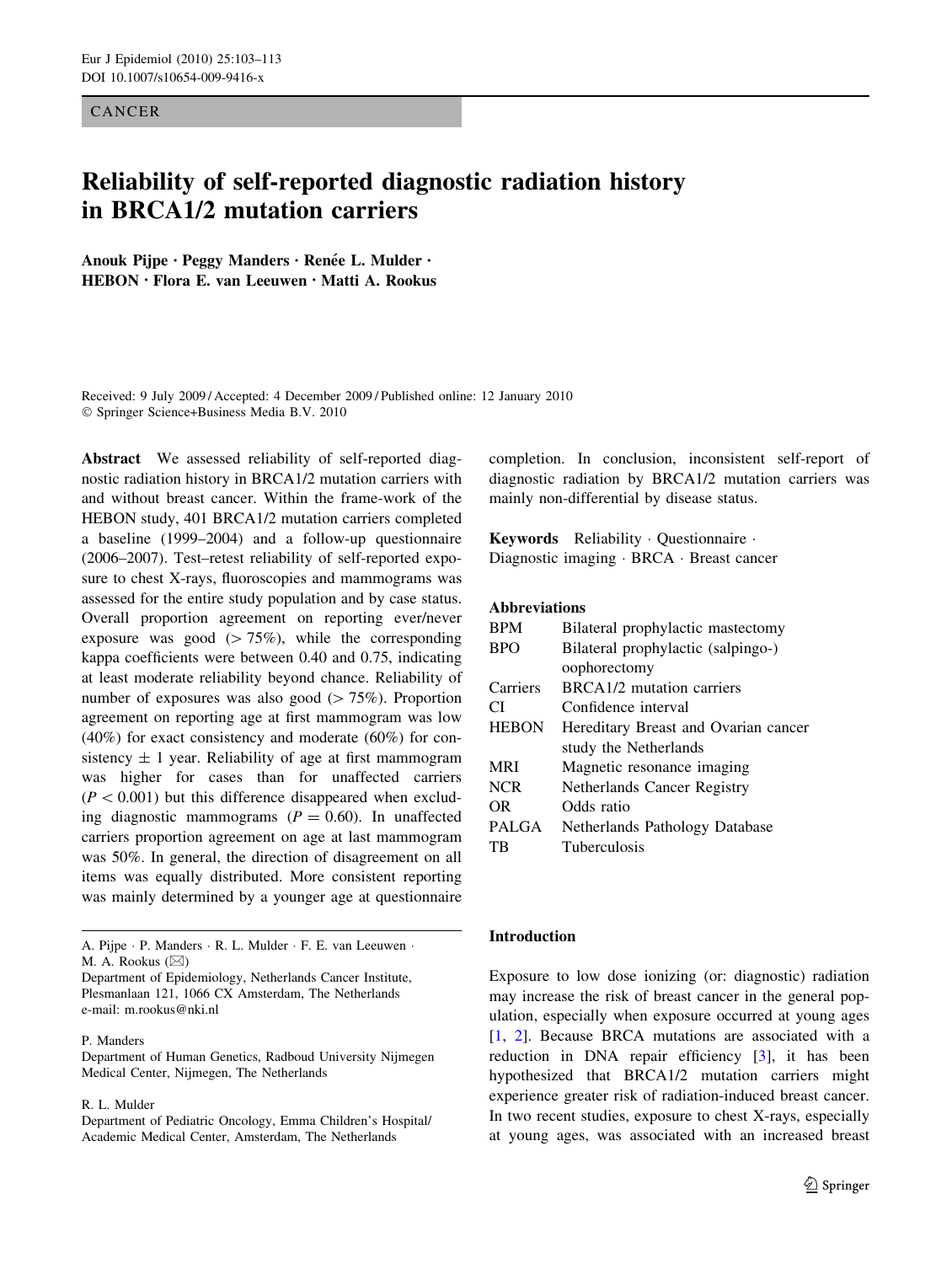cancer risk among carriers [\[4](#page-9-0), [5](#page-9-0)], but in two other studies on exposure to mammograms no association was observed [\[6](#page-9-0), [7\]](#page-9-0). However, these results must be interpreted with caution since the studies relied on self-reported diagnostic radiation history and had a retrospective design (with potential recall and/or survival bias). In the Netherlands, carriers are currently recommended to start breast cancer screening by MRI from age 25 and mammography from age 30 onwards  $[8]$  $[8]$ , but in the past carriers may have started mammographic screening at younger ages [\[6](#page-9-0), [7\]](#page-9-0).

Both retrospective and prospective studies rely on selfreports rather than medical record review because of the time and cost constraints of medical record abstraction as well as the difficulties in assessing diagnostic radiation history from medical records, especially for exposures that occurred during childhood or in the distant past [[9\]](#page-9-0). It is important to investigate the accuracy of self-reported diagnostic radiation histories. In retrospective studies inaccuracy may lead to non-differential and/or differential misclassification which would affect the risk estimates in an epidemiological study.

A number of studies on reliability [[10–](#page-9-0)[16\]](#page-10-0) and validity [\[9](#page-9-0), [17–19](#page-10-0)] of self-reported diagnostic radiation exposure in the general population have been conducted. Test–retest reliability varies within the measure of self-reported mammography  $[10-16]$  $[10-16]$  and consistency of reporting lifetime number of mammograms decreases with increasing number of exposures [\[11](#page-9-0), [12](#page-10-0)]. Differences in accuracy of self-reported diagnostic radiation history between affected and unaffected women were so far only investigated in a few validation studies  $[17, 18, 20]$  $[17, 18, 20]$  $[17, 18, 20]$  $[17, 18, 20]$  $[17, 18, 20]$  $[17, 18, 20]$ . Although these studies showed a certain amount of disagreement between selfreports and medical records, there were no differences in disagreement between cases and controls (non-differential misclassification).

This is the first study investigating reliability of selfreported diagnostic radiation exposure at young ages in BRCA1/2 mutation carriers. Based on their positive family history, associated cancer screens, and DNA testing in a clinical setting, these women are probably more health conscious than the general population, regardless of whether they had breast cancer or not. Furthermore, because of their high-risk status, their exposure to diagnostic radiation is relatively high since they are screened more intensively from a relatively young age onwards.

## Materials and methods

#### Study population

This study on reliability of self-reported diagnostic radiation history among BRCA1/2 mutation carriers was conducted within the framework of the HEBON study, of which the design was described earlier [[21\]](#page-10-0). In brief, the HEBON study is an ongoing nationwide retrospective cohort study with prospective follow-up among members of BRCA1/2 families in the Netherlands. Female family members were eligible if they (a) carried a BRCA1 or BRCA2 mutation; (b) were alive and had no personal history of breast and/or ovarian cancer on January 1, 1960, or born after 1960; and (c) were at age 18 or older at study entry. Figure 1 depicts the identification of the study population for the present study. Between 1999 and 2004, 524 BRCA1/2 mutation carriers completed a baseline risk factor questionnaire and were eligible for a follow-up questionnaire in 2006–2007. Hundred carriers could not be invited for the follow-up questionnaire, mainly because they had died during follow-up period (7%) or indicated at baseline that they did not want to be invited again (9%). Of the 476 carriers (45% affected with breast cancer) invited for the follow-up study, 401 responded (84%). Thirteen carriers were diagnosed with a primary invasive breast cancer in the period between baseline and follow-up. Since



a Carriers registered at 7/8 Clinical Genetic Centers

b Includes 52 carriers from 1 center invited through other Clinical Genetic Centers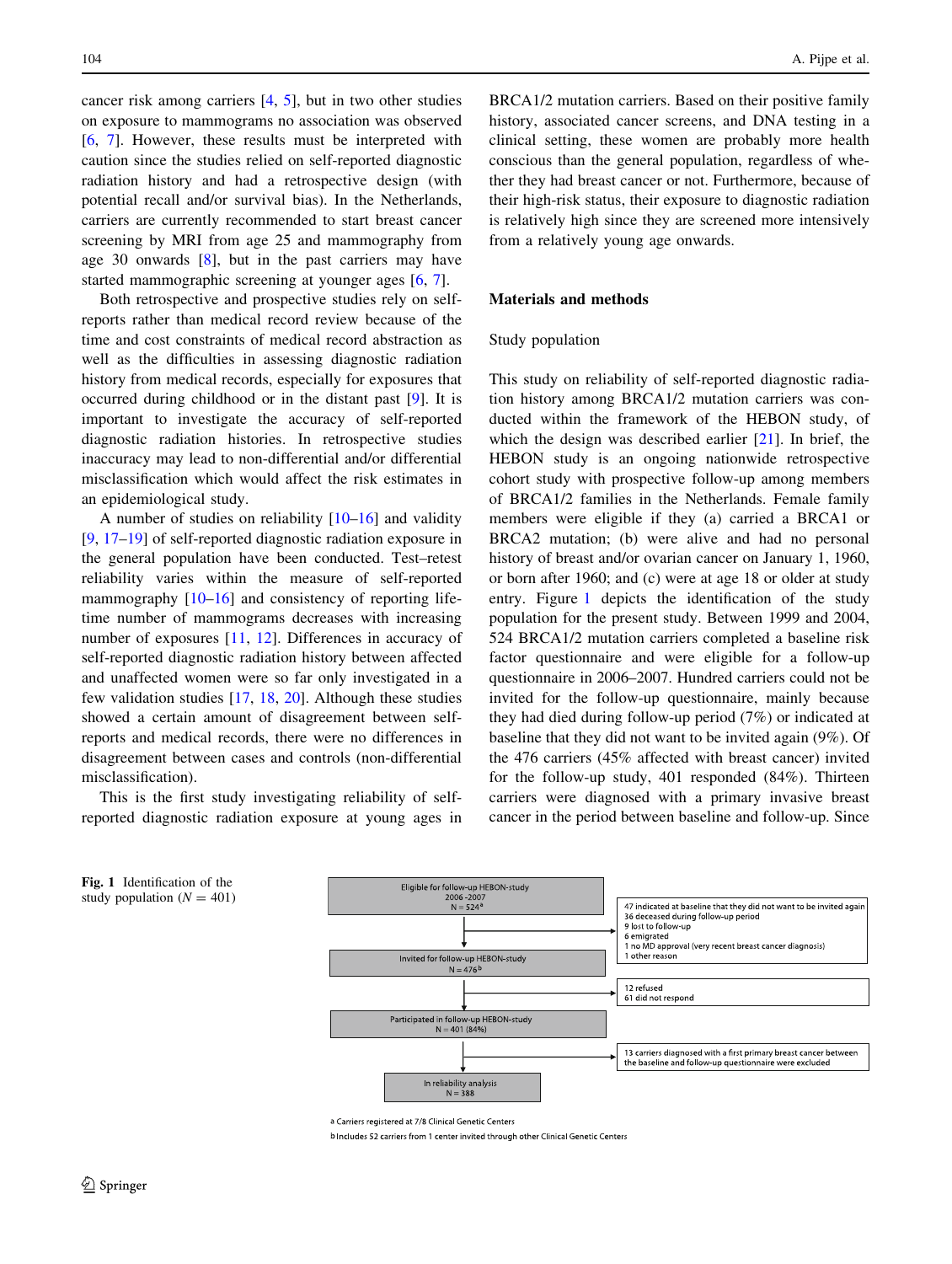this event might have influenced reporting in the follow-up questionnaire, and the number of incident cases was too small for a subgroup analysis, we excluded them from the analysis. Thus, information from 388 carriers (167 prevalent breast cancer cases) was used for the reliability analysis.

## Data collection

In the baseline questionnaire, assessment of diagnostic radiation exposure was based on the following questions: ever/never having had a chest X-ray before age 20, fluoroscopy for TB, and/or mammogram. For fluoroscopies and mammograms the age at first exposure was asked (and for mammograms also the age at last exposure). Number of exposures was reported in categories (fluoroscopy for TB and chest X-rays before age 20: 1–3, 4–6, 7–9, 10 or more; mammograms before age 30: 1–2, 3–4, more than 4; lifetime number of mammograms: 1–4, 5–10, more than 10).

The follow-up questionnaire contained indication-based questions on lifetime diagnostic and therapeutic radiation exposure (fluoroscopies, chest X-rays, CT-scans, mammograms, radiotherapy, and other radiographic procedures using ionizing radiation like DXA scans). For fluoroscopies, chest X-rays, and mammograms the age at first and last exposure were reported, as well as the exact number of exposures before age 20, between age 20 and 29, and between age 30 and 39. For mammograms, the lifetime number was also asked in categories (1–3, 4–6, 7–9, 10 or more).

Informed consent was obtained from each subject. Information on cancer history and prophylactic surgeries was either collected through PALGA [\[22\]](#page-10-0) and NCR until August 2007 and/or self-reported for the period not covered by the registries  $(\langle 1989 \rangle)$ . Ninety-six percent of breast cancers diagnosed after 1988 were confirmed by PALGA/NCR.

#### Statistical analysis

Reliability was assessed by proportion agreement and Cohen's kappa coefficient  $(k)$ , which accounts for the effect of chance agreement. Reliability was considered poor if  $\kappa < 0.40$ , moderate if  $0.40 > \kappa < 0.75$ , and excellent if  $\kappa > 0.75$  [\[23](#page-10-0)]. We also investigated the direction of disagreement, i.e. under- and/or overreporting of exposure in one questionnaire versus the other.

cSelf-reported exposure to chest X-rays before age 20, fluoroscopies before age 30, mammograms before age 30, and mammograms lifetime was compared between the baseline and the follow-up questionnaire in the entire study population and in prevalent cases and unaffected carriers separately. First, reliability of ever/never exposure was assessed. Then, among women who reported to have been exposed in both questionnaires, reliability of age at first exposure (fluoroscopies before age 30, mammograms before age 30, and mammograms lifetime) and number of exposures (chest X-rays before age 20, fluoroscopies before age 30, and mammograms before age 30) was assessed. In the baseline questionnaire, number of exposures was reported in categories, while in the follow-up questionnaire the exact number was reported. We examined if the exact number fitted the indicated category. For reliability analysis of mammogram exposure, we excluded 13 carriers who had received their first mammogram after the baseline questionnaire.

In affected carriers, lifetime exposure to diagnostic radiation was for a large part due to their breast cancer diagnosis. Such exposures are not taken into account in an epidemiological study of diagnostic radiation exposure and breast cancer risk. Therefore, we also assessed reliability of prediagnostic mammograms by excluding all mammograms that occurred in the year before breast cancer diagnosis and thereafter. For number of mammograms before age 40 and age at last mammogram, the pre- and postdiagnostic period could not be distinguished. Therefore, reliability of these measures was assessed in unaffected carriers only. For the reliability analysis of age at last mammogram, women who had their last mammogram (as reported in follow-up questionnaire) after baseline questionnaire completion were excluded.

Multivariate logistic regression was used to find predictors of inconsistent self-reporting of diagnostic radiation exposures. The dependent variable in this model was disagreement (no/yes) with agreement as the reference category. The following potential determinants were examined: case status, age at questionnaire completion, number of years between baseline and follow-up questionnaire completion, educational level, nulliparity, having had prophylactic surgery (RRM and/or BPO), and menopausal status. For disagreement on the age at first mammogram we also examined the reason for the first mammogram, lifetime number of mammograms, and length of recall (age at questionnaire minus age at first mammogram).

Differences in proportion agreement and other discrete variables between prevalent cases and unaffected carriers were examined by Pearson's  $\chi^2$  test. Differences in continuous variables were examined by Student's t-test. Twosided P-values  $\leq 0.05$  were considered statistically significant. Missing values were excluded from reliability analysis. All analyses were performed using STATA/SE 10.0 (StataCorp LP).

## Results

The general characteristics of the study population are sum-marized in Table [1](#page-3-0). The age (mean  $\pm$  standard deviation) at baseline questionnaire completion was  $43.9 \pm 12.2$  years.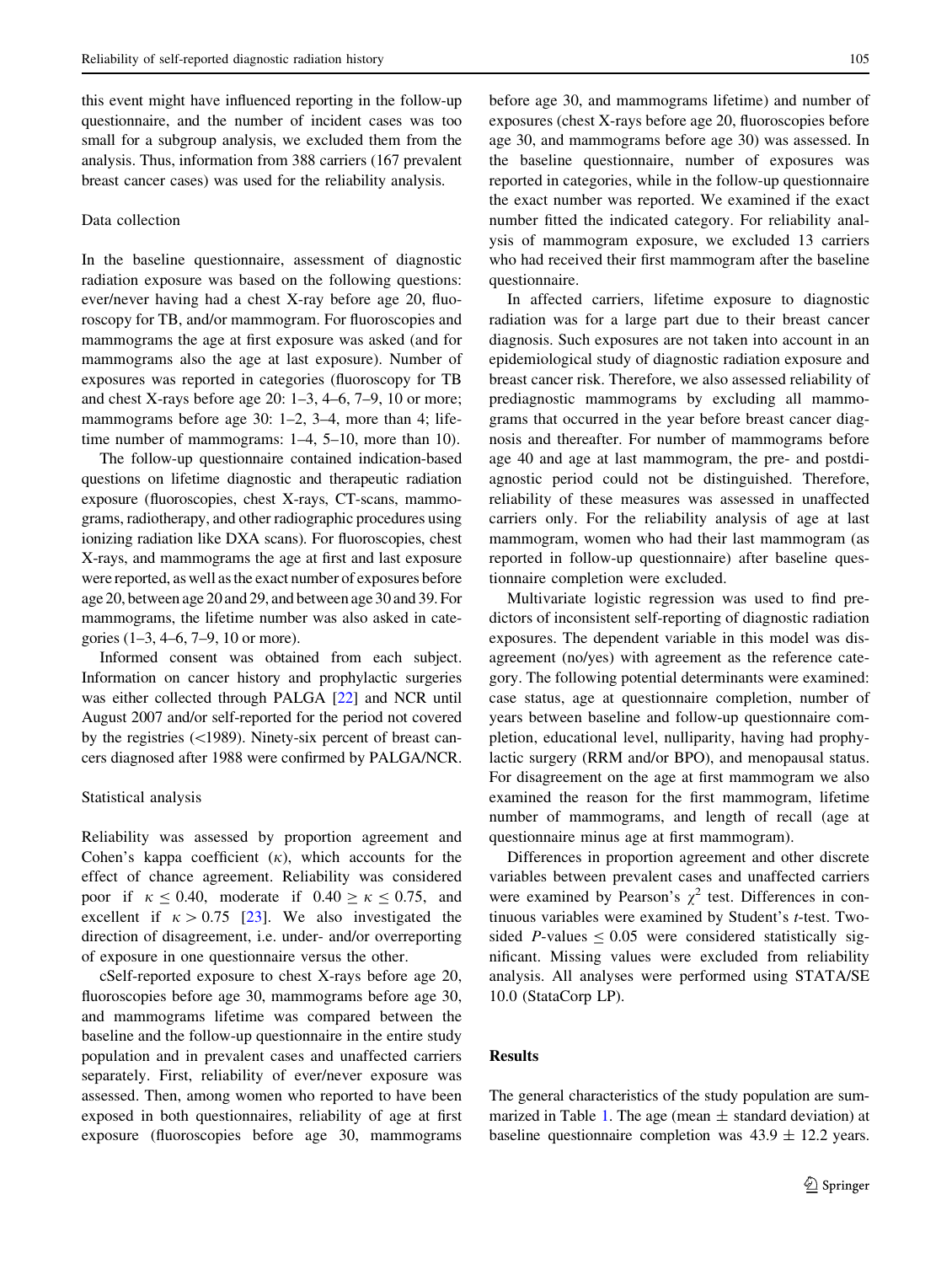<span id="page-3-0"></span>106 A. Pijpe et al.

| Characteristic                 | Total $(N = 388)$ |      | Prevalent cases ( $N = 167$ ) |      | Unaffected $(N = 221)$ |      |
|--------------------------------|-------------------|------|-------------------------------|------|------------------------|------|
|                                | N                 | $\%$ | $\boldsymbol{N}$              | $\%$ | $\boldsymbol{N}$       | $\%$ |
| <b>Nulliparous</b>             | 100               | 26   | 38                            | 23   | 62                     | 28   |
| Postmenopausal                 |                   |      |                               |      |                        |      |
| At baseline questionnaire      | 248               | 64   | 140                           | 84   | 108                    | 49   |
| At follow-up questionnaire     | 301               | 78   | 155                           | 93   | 146                    | 66   |
| Ever BPM                       | 203               | 52   | 89 <sup>a</sup>               | 53   | 114                    | 52   |
| Ever BPO                       | 260               | 67   | 130 <sup>b</sup>              | 78   | 130                    | 59   |
| Educational level <sup>c</sup> |                   |      |                               |      |                        |      |
| Low                            | 157               | 41   | 83                            | 50   | 74                     | 34   |
| Medium                         | 133               | 34   | 44                            | 27   | 89                     | 40   |
| High                           | 97                | 25   | 39                            | 23   | 58                     | 26   |

**Table 1** Characteristics of the study population ( $N = 388$ )

<sup>a</sup> All after breast cancer diagnosis

<sup>b</sup> 5/130 Before breast cancer diagnosis

<sup>c</sup> Low, primary school; medium, secondary school; high, college or university

Prevalent cases were older at questionnaire completion than unaffected carriers  $(48.5 \pm 10.4 \text{ and } 40.5 \pm 12.4 \text{ years},$ respectively;  $P \leq 0.001$ ) and they had a lower educational level ( $P < 0.05$ ). Mean time between questionnaires was  $5.4 \pm 0.8$  years, and there was no difference between cases and unaffected carriers ( $P = 0.731$ ) The current study population did not differ substantially from the eligible group in general characteristics like age, parity, oral contraceptive use, and menopausal status (data not shown).

Tables [2](#page-4-0) and [3](#page-5-0) show the results of the reliability analysis on reporting chest X-rays before age 20, and fluoroscopies and mammograms before age 30. Overall proportions agreement on ever/never chest X-rays exposure before age 20 and fluoroscopies and mammograms before age 30 were 79, 77 and 90%, respectively. Disagreement tended to involve a change from 'ever' in the baseline questionnaire to 'never' in the follow-up questionnaire rather than vice versa for chest X-rays and fluoroscopies, but not for mammograms. Prevalent cases had a significantly lower agreement (of  $\sim 10\%$ ) for ever/never fluoroscopy for TB before age 30 than unaffected carriers ( $P = 0.043$ ), while there were no differences in the direction of disagreement  $(P = 0.512)$ . For all items on ever/never exposure the kappa was moderate, except for ever/never chest X-rays before age 20 in unaffected carriers where it was poor (0.34). Agreement on age at first fluoroscopy exposure was poor (43%) and kappa was just below moderate (0.39), and this was similar for prevalent cases and unaffected carriers  $(P = 0.637)$ . The mean age at first fluoroscopy was  $16.4 \pm 5.3$  years in the baseline and  $16.0 \pm 5.5$  years in the follow-up questionnaire, respectively; there were no differences between prevalent cases and unaffected carriers  $(P = 0.444$  and  $P = 0.771$  for baseline and follow-up questionnaire comparison, respectively). Reliability of age at first mammogram before age 30 was lower for unaffected carriers than for prevalent cases ( $P = 0.030$ ), but for cases this analysis included diagnostic mammograms. For consistency within 1 year, agreement improved to 81% and the difference in agreement between prevalent cases and unaffected disappeared ( $P = 0.375$ ). For both age at first fluoroscopy and age at first mammogram before age 30, the direction of disagreement was equally distributed and not different between prevalent cases and unaffected carriers  $(P = 0.340$  and  $P = 0.650$ , respectively). Agreement on number of exposures for all three diagnostic procedures was good  $(>=70\%)$  and no differences between prevalent cases and unaffected carriers were found. However, for number of chest X-rays and mammograms kappa was poor (0.26 and 0.35), and for number of fluoroscopies kappa was moderate (0.46). For number of fluoroscopies and mammograms before age 30 kappa was higher in prevalent cases than in unaffected carriers. For all items on number of exposures, the direction of disagreement was equally distributed and not different between prevalent cases and unaffected carriers. The size of disagreement on number of exposures was generally small, e.g. for all women who disagreed on number of mammograms before age 30, the difference in number was between 1 and 4 exposures (Table [4\)](#page-5-0).

Reliability of lifetime exposure to mammograms was assessed for all mammograms lifetime (including diagnostic) and for prediagnostic mammograms only, separately (Table [5\)](#page-6-0). Reliability of ever/never mammograms was excellent, however, the categories were hardly discriminant. Among women who reported to have ever had a mammogram in both questionnaires, the mean age at first mammogram was  $35.4 \pm 9.3$  years in the baseline and  $36.0 \pm$ 9.6 years in the follow-up questionnaire, respectively (data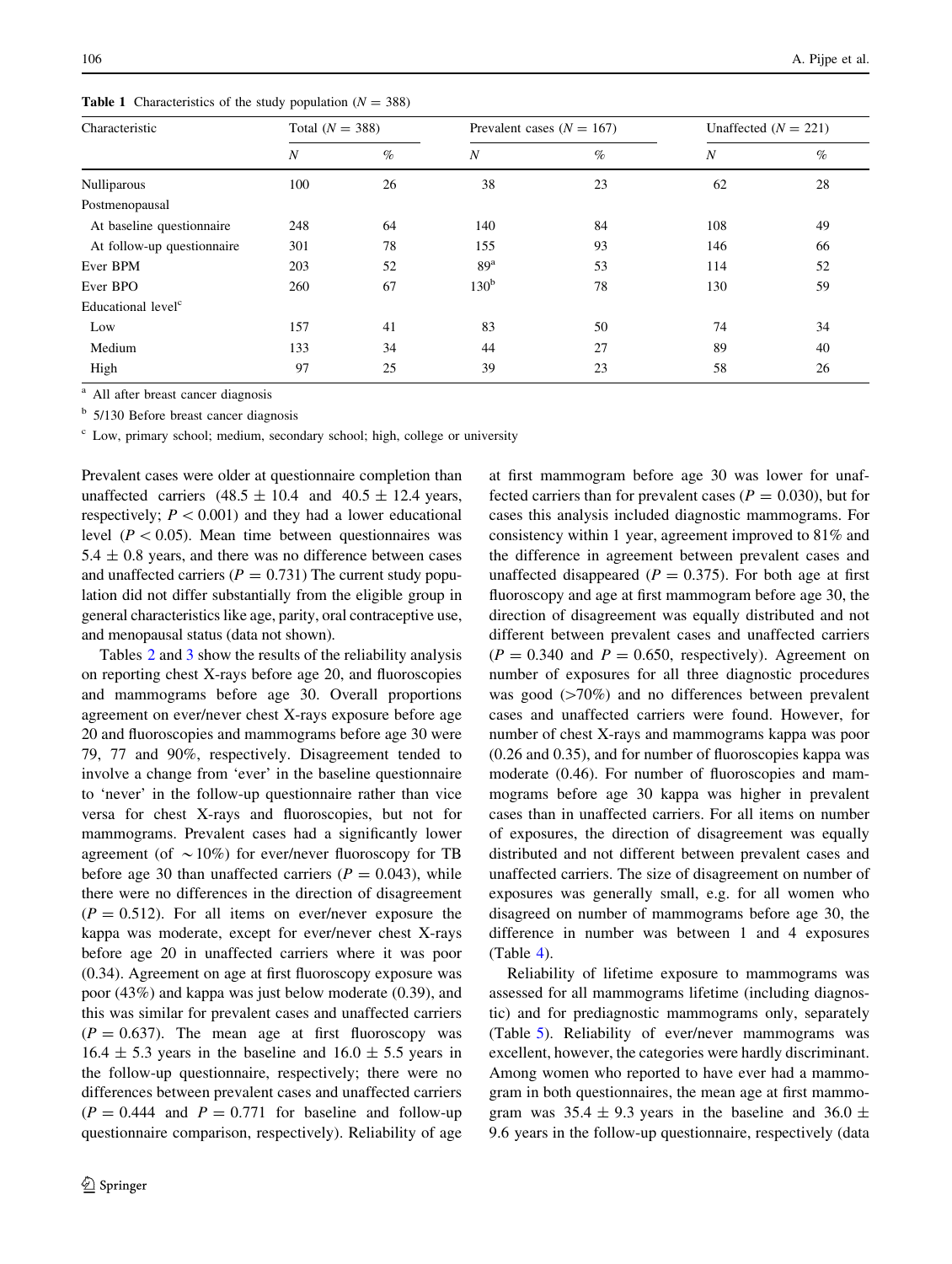<span id="page-4-0"></span>

| <b>Table 2</b> Comparison of self-reported exposure to <i>chest X-rays before age 20 and fluoroscopies before age 30</i> between baseline and follow-up |  |  |  |  |  |  |
|---------------------------------------------------------------------------------------------------------------------------------------------------------|--|--|--|--|--|--|
| questionnaire for the entire study population ( $N = 388$ ) and for prevalent cases ( $N = 167$ ) and unaffected carriers ( $N = 221$ ) separately      |  |  |  |  |  |  |

|                                                      | Total $(N = 388)$ |                  |                  | Prevalent cases ( $N = 167$ ) | Unaffected $(N = 221)$ | $P^*$          |       |
|------------------------------------------------------|-------------------|------------------|------------------|-------------------------------|------------------------|----------------|-------|
|                                                      | $\cal N$          | $\%$             | $\cal N$         | $\%$                          | $\boldsymbol{N}$       | $\%$           |       |
| Chest X-rays $<$ 20                                  |                   |                  |                  |                               |                        |                |       |
| Ever/never (baseline/follow-up)                      |                   |                  |                  |                               |                        |                |       |
| Never/never                                          | 250               | 67               | 101              | 64                            | 149                    | 70             | 0.855 |
| Never/ever                                           | 27                | $\boldsymbol{7}$ | 10               | 6                             | 17                     | 8              |       |
| Ever/never                                           | 50                | 13               | $22\,$           | 14                            | 28                     | 13             |       |
| Ever/ever                                            | 45                | 12               | 25               | 16                            | 20                     | 9              |       |
| Agreement (%)                                        | 79.3              |                  | 79.8             |                               | 79.0                   |                |       |
| Kappa                                                | 0.41              |                  | 0.48             |                               | 0.34                   |                |       |
| No. of exposures <sup>a</sup> (baseline/follow-up)   |                   |                  |                  |                               |                        |                |       |
| $1 - 3/1 - 3$                                        | 28                | 65               | 15               | 65                            | 13                     | 65             | 0.692 |
| $1 - 3/ > 3$                                         | 6                 | 14               | $\mathfrak{Z}$   | 13                            | $\overline{3}$         | 15             |       |
| $>3/1-3$                                             | 5                 | 12               | $\mathfrak{Z}$   | 13                            | $\overline{c}$         | 10             |       |
| >3/>3                                                | $\overline{4}$    | 9                | $\sqrt{2}$       | 9                             | $\overline{2}$         | 10             |       |
| Agreement (%)                                        | 74.4              |                  | 73.9             |                               | 75.0                   |                |       |
| Kappa                                                | 0.26              |                  | 0.23             |                               | 0.29                   |                |       |
| Fluoroscopy for TB <30                               |                   |                  |                  |                               |                        |                |       |
| Ever/never (baseline/follow-up)                      |                   |                  |                  |                               |                        |                |       |
| Never/never                                          | 185               | 48               | 58               | 38                            | 127                    | 61             | 0.043 |
| Never/ever                                           | 12                | $\overline{4}$   | 8                | 5                             | $\overline{4}$         | $\mathfrak{2}$ |       |
| Ever/never                                           | 71                | 20               | 35               | 23                            | 36                     | 17             |       |
| Ever/ever                                            | 90                | 28               | 50               | 33                            | 40                     | 19             |       |
| Agreement (%)                                        | 76.8              |                  | 71.5             |                               | 80.7                   |                |       |
| Kappa                                                | 0.52              |                  | 0.45             |                               | 0.54                   |                |       |
| Age at first <sup>a</sup>                            |                   |                  |                  |                               |                        |                |       |
| Equal                                                | 23                | 43               | 13               | 46                            | 10                     | 40             | 0.637 |
| Baseline < follow-up                                 | 13                | 25               | $\,$ 8 $\,$      | 29                            | 5                      | 20             |       |
| Baseline > follow-up                                 | 17                | 32               | $\boldsymbol{7}$ | 25                            | 10                     | 40             |       |
| Agreement (%)                                        | 43.4              |                  | 46.4             |                               | 40.0                   |                |       |
| Kappa                                                | 0.39              |                  | 0.42             |                               | 0.35                   |                |       |
| No. of exposures <sup>a,b</sup> (baseline/follow-up) |                   |                  |                  |                               |                        |                |       |
| $1 - 3/1 - 3$                                        | 32                | 46               | 14               | 36                            | 18                     | 60             | 0.907 |
| $1 - 3/ > 3$                                         | 9                 | 13               | $\overline{4}$   | 10                            | $\sqrt{5}$             | 17             |       |
| $>3/1-3$                                             | 9                 | 13               | 6                | 15                            | 3                      | 10             |       |
| >3/>3                                                | 19                | 28               | 15               | 38                            | $\overline{4}$         | 13             |       |
| Agreement (%)                                        | 73.9              |                  | 74.4             |                               | 73.3                   |                |       |
| Kappa                                                | 0.46              |                  | 0.49             |                               | 0.32                   |                |       |

\* P-value of Pearson's  $\chi^2$  test difference in proportion agreement between prevalent cases and unaffected carriers

<sup>a</sup> Reliability analysis in women who reported to ever have been exposed in both baseline and follow-up questionnaire. The numbers in the categories of age at first exposure and number of exposures do not always add up to 100% of ever/ever group due to missing values

<sup>b</sup> The number of exposures before age 30 reported in baseline questionnaire was based on the reported lifetime number of exposures, assuming that the majority had occurred before the age of 30

not shown). Reliability of age at first mammogram lifetime was significantly poorer for unaffected carriers than for prevalent cases ( $P < 0.001$ ). However, when diagnostic mammograms were excluded, reliability of age at first prediagnostic mammogram was poor in prevalent cases as well, and no longer significantly different from unaffected carriers (agreement 39% and kappa 0.36,  $P = 0.599$ ). The difference in age at first prediagnostic mammogram (age reported in follow-up questionnaire minus age reported in baseline questionnaire) for all women ranged from  $-11$  to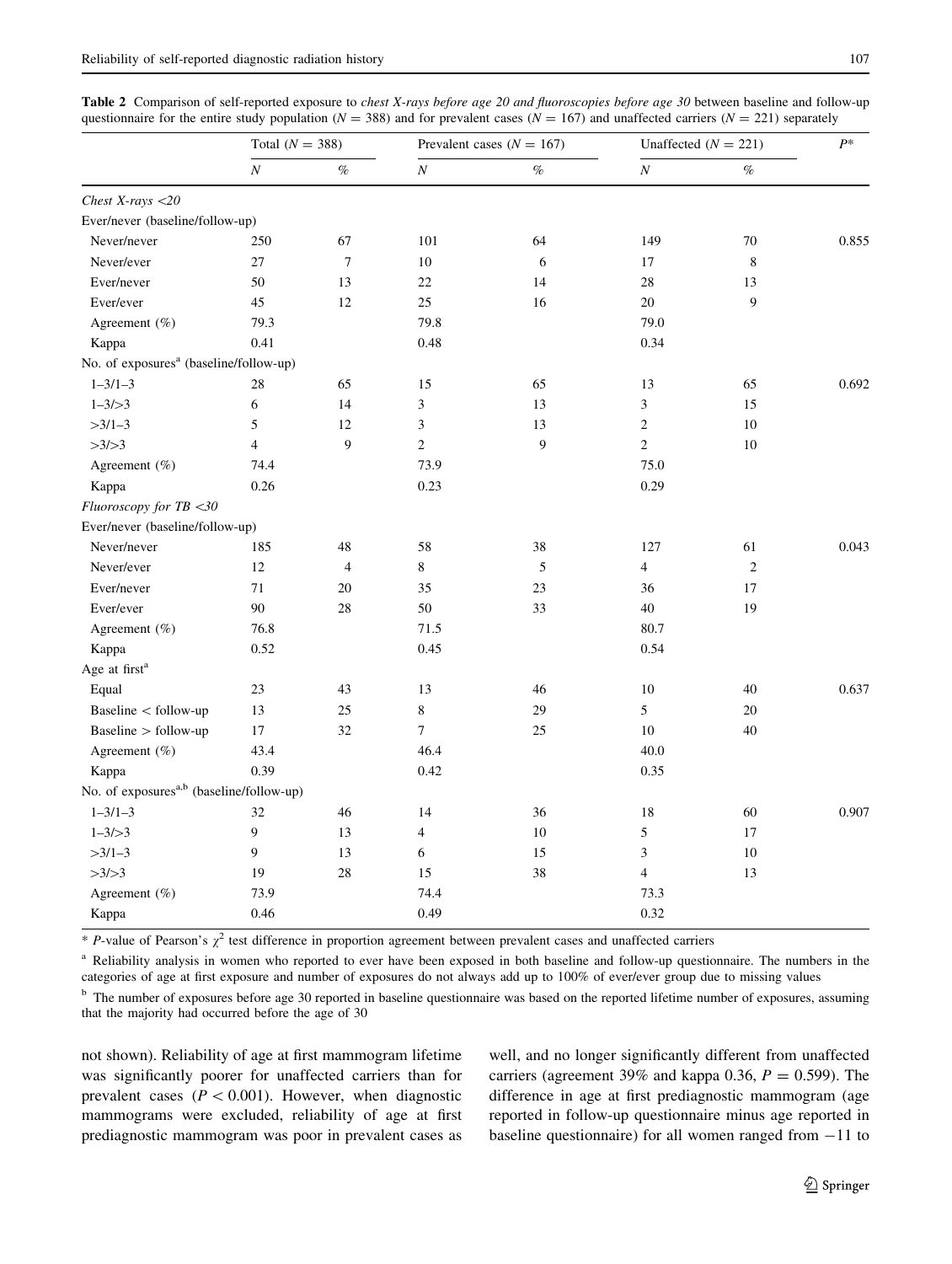<span id="page-5-0"></span>Table 3 Comparison of self-reported mammograms before age 30 between baseline and follow-up questionnaire for the entire study population  $(N = 388)$  and for prevalent cases  $(N = 167)$  and unaffected carriers  $(N = 221)$  separately

|                                                                      | Total $(N = 388)$ |      |                 | Prevalent cases ( $N = 167$ ) | Unaffected $(N = 221)$ |      | $P^*$ |
|----------------------------------------------------------------------|-------------------|------|-----------------|-------------------------------|------------------------|------|-------|
|                                                                      | $\cal N$          | $\%$ | $\cal N$        | $\%$                          | $\cal N$               | $\%$ |       |
| All mammograms before age 30                                         |                   |      |                 |                               |                        |      |       |
| Ever/never (baseline/follow-up)                                      |                   |      |                 |                               |                        |      |       |
| Never/never                                                          | 251               | 67   | 132             | 80                            | 119                    | 59   | 0.368 |
| Never/ever                                                           | 13                | 4    | $\tau$          | 4                             | 6                      | 3    |       |
| Ever/never                                                           | 24                | 7    | $\tau$          | 4                             | 17                     | 8    |       |
| Ever/ever                                                            | 78                | 21   | 18 <sup>a</sup> | 11                            | 60                     | 30   |       |
| Agreement $(\%)$                                                     | 89.9              |      | 91.5            |                               | 88.6                   |      |       |
| Kappa                                                                | 0.74              |      | 0.67            |                               | 0.75                   |      |       |
| Age at first <sup>b</sup>                                            |                   |      |                 |                               |                        |      |       |
| Equal                                                                | 39                | 53   | 13              | 76                            | 26                     | 46   | 0.030 |
| Baseline $<$ follow-up                                               | 13                | 18   | 3               | 18                            | 10                     | 18   |       |
| Baseline $>$ follow-up                                               | 21                | 29   | $\mathbf{1}$    | 6                             | 20                     | 36   |       |
| Agreement $(\% )$                                                    | 53.4              |      | 76.5            |                               | 46.4                   |      |       |
| Kappa                                                                | 0.48              |      | 0.71            |                               | 0.40                   |      |       |
| Agreement within 1 year $(\%)$                                       | 80.8              |      | 88.2            |                               | 78.6                   |      | 0.375 |
| No. of exposures—ever/ever group <sup>b,c</sup> (baseline/follow-up) |                   |      |                 |                               |                        |      |       |
| $1 - 2/1 - 2$                                                        | 9                 | 20   | 6               | 38                            | 3                      | 11   | 0.617 |
| $1 - 2/ > 2$                                                         | 6                 | 14   | 2               | 13                            | 4                      | 14   |       |
| $>2/1-2$                                                             | $\overline{7}$    | 16   | $\overline{c}$  | 13                            | 5                      | 18   |       |
| >2/>2                                                                | 22                | 50   | 6               | 38                            | 16                     | 57   |       |
| Agreement $(\% )$                                                    | 70.5              |      | 75.0            |                               | 67.9                   |      |       |
| Kappa                                                                | 0.35              |      | 0.50            |                               | 0.18                   |      |       |

 $*$  P-value of Pearson's  $\chi^2$  test difference in proportion agreement between prevalent cases and unaffected carriers

<sup>a</sup> Includes 13 women with breast cancer diagnosis before age 30

 $<sup>b</sup>$  Reliability analysis in women who reported to ever had a mammogram before age 30 in baseline and follow-up questionnaire. The numbers in</sup> the categories of age at first mammogram and number of mammograms do not always add up to 100% of ever/ever group due to missing values <sup>c</sup> Women who were  $\lt$  30 years at baseline questionnaire completion were excluded ( $N = 35$ )

Table 4 Comparison of self-reported number of mammograms before age 30 between baseline and follow-up questionnaire ( $N = 49$ )

|                                             | Follow-up questionnaire |  |  |                   |  |  |  |  |  |                       |                          |                                                              |    |
|---------------------------------------------|-------------------------|--|--|-------------------|--|--|--|--|--|-----------------------|--------------------------|--------------------------------------------------------------|----|
|                                             |                         |  |  |                   |  |  |  |  |  |                       |                          | $1 \t2 \t3 \t4 \t5 \t6 \t7 \t8 \t9 \t10 \t>10$ Missing Total |    |
| Baseline questionnaire                      |                         |  |  |                   |  |  |  |  |  |                       |                          |                                                              |    |
| $1 - 2$                                     |                         |  |  |                   |  |  |  |  |  | 6 3 3 1 2 0 0 0 0 0 0 | $\overline{\mathcal{E}}$ |                                                              | 18 |
| $3 - 4$                                     |                         |  |  |                   |  |  |  |  |  | 2 3 2 6 2 2 0 1 0 0 0 |                          |                                                              | 19 |
| >4                                          |                         |  |  |                   |  |  |  |  |  | 0 2 3 0 0 1 0 1 1 0 3 |                          | $\Omega$                                                     | 11 |
| Missing $0 \t0 \t1 \t0 \t0 \t0 \t0 \t0 \t0$ |                         |  |  |                   |  |  |  |  |  |                       | $\Omega$                 | $\Omega$                                                     |    |
| Total                                       |                         |  |  | 8 8 9 7 4 3 0 2 1 |  |  |  |  |  | $\overline{0}$        | $\mathcal{R}$            | 4                                                            | 49 |

Bold values represent carriers who reported the same number of mammograms in the baseline and the follow-up questionnaire

+24 years (median  $-1$  year; mean down 2.6  $\pm$  2.1 years; mean up  $4.2 \pm 4.7$  years). In 53/147 (36%) carriers who reported an inconsistent age at first prediagnostic mammogram, the difference in age was only 1 year (43% of carriers differed  $>2$  years and  $14\% > 5$  years). For consistency

within 1 year, reliability of age at first prediagnostic mammogram increased to moderate (59%) for both prevalent cases and unaffected carriers  $(P = 0.767)$ , and for all mammograms reliability increased to moderate for unaffected carriers and good for prevalent cases ( $P = 0.004$ ). The direction of disagreement on age at first mammogram lifetime was equally distributed, although prevalent cases reported more often a younger age at first (prediagnostic) mammogram in the follow-up questionnaire than in the baseline questionnaire; however, this was not significantly different from unaffected carriers ( $P = 0.326$ ).

Among unaffected carriers (data not shown), agreement on number of mammograms before age 40 was good (81%) and kappa was moderate (0.57). Agreement on age at last mammogram before baseline was 50% and kappa was moderate (0.48). For both items, there were no differences in the direction of disagreement.

We examined determinants of inconsistent reporting of age at first prediagnostic mammogram lifetime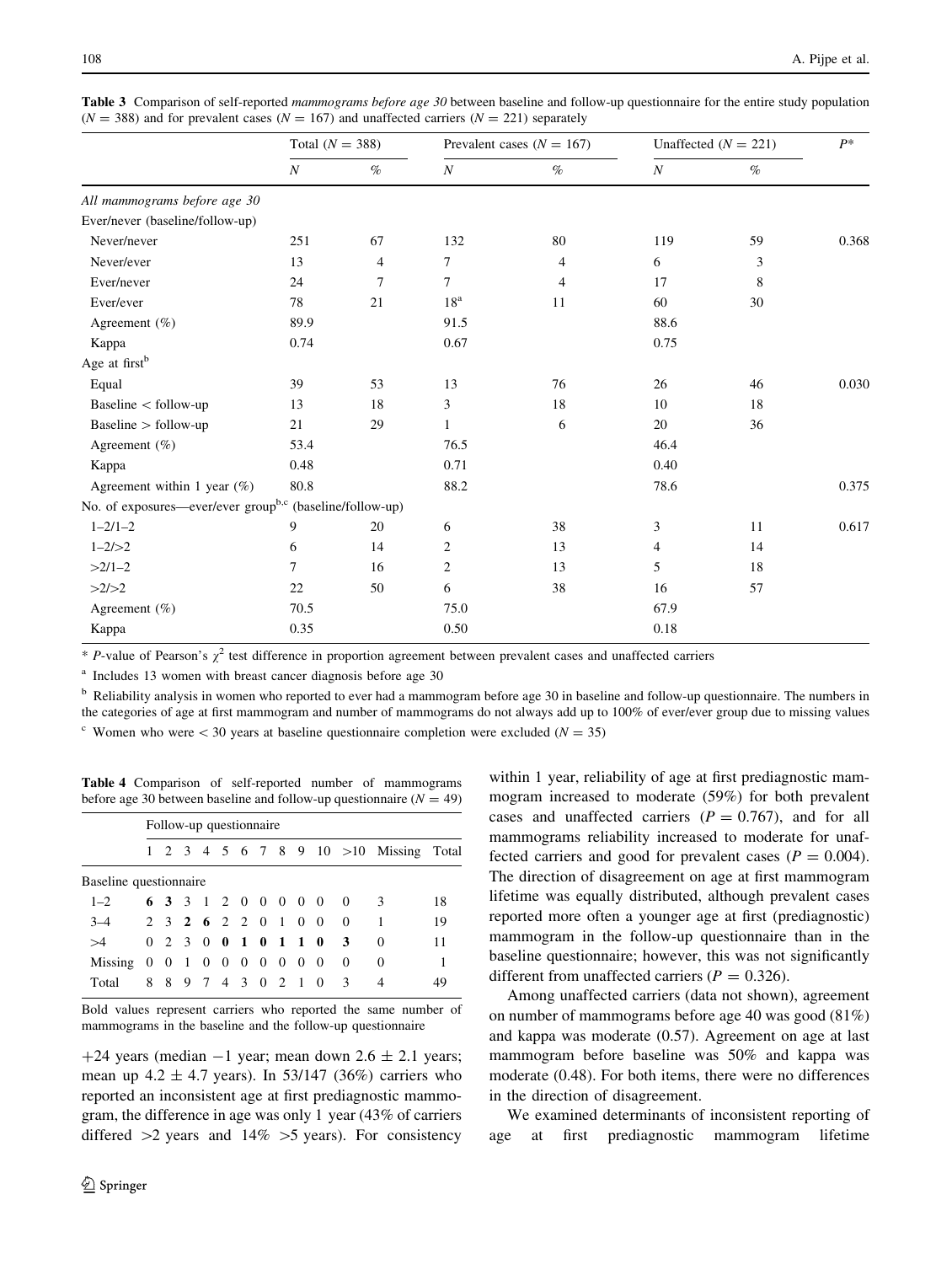<span id="page-6-0"></span>Table 5 Comparison of self-reported mammograms lifetime between baseline and follow-up questionnaire for the entire study population  $(N = 388)$  and for prevalent cases  $(N = 167)$  and unaffected carriers  $(N = 221)$  separately

|                                 | Total $(N = 388)$ |                |                          | Prevalent cases ( $N = 167$ ) | Unaffected $(N = 221)$ | $P^*$            |         |
|---------------------------------|-------------------|----------------|--------------------------|-------------------------------|------------------------|------------------|---------|
|                                 | $\cal N$          | $\%$           | $\cal N$                 | $\%$                          | $\cal N$               | $\%$             |         |
| All mammograms                  |                   |                |                          |                               |                        |                  |         |
| Ever/never (baseline/follow-up) |                   |                |                          |                               |                        |                  |         |
| Never/never                     | 6                 | 2              | $\boldsymbol{0}$         | $\boldsymbol{0}$              | 6                      | 3                | 0.218   |
| Never/ever                      | 2                 | <1             | $\overline{c}$           | 1                             | $\boldsymbol{0}$       | $\mathbf{0}$     |         |
| Ever/never                      | $\overline{c}$    | <1             | $\mathbf{1}$             | $<$ l                         | $\mathbf{1}$           | $\leq$ 1         |         |
| Ever/ever                       | 365               | 97             | 164                      | 98                            | 201                    | 97               |         |
| Agreement $(\%)$                | 98.9              |                | 98.2                     |                               | 99.5                   |                  |         |
| Kappa                           | 0.74              |                | $\overline{\phantom{0}}$ |                               | 0.92                   |                  |         |
| Age at first <sup>a</sup>       |                   |                |                          |                               |                        |                  |         |
| Exact agreement                 |                   |                |                          |                               |                        |                  |         |
| Equal                           | 148               | 44             | 84                       | 55                            | 64                     | 35               | < 0.001 |
| Baseline < follow-up            | 91                | 27             | 32                       | 21                            | 59                     | 32               |         |
| Baseline > follow-up            | 96                | 29             | 36                       | 24                            | 60                     | 33               |         |
| Agreement (%)                   | 44.2              |                | 55.3                     |                               | 35.0                   |                  |         |
| Kappa                           | 0.42              |                | 0.53                     |                               | 0.33                   |                  |         |
| Age at first <sup>a</sup>       |                   |                |                          |                               |                        |                  |         |
| Agreement within 1 year         |                   |                |                          |                               |                        |                  |         |
| Equal                           | 219               | 65             | 112                      | 74                            | 107                    | 58               | 0.004   |
| Baseline < follow-up            | 63                | 19             | $22\,$                   | 14                            | 41                     | 22               |         |
| Baseline > follow-up            | 53                | 16             | 18                       | 12                            | 35                     | 19               |         |
| Agreement (%)                   | 65.4              |                | 73.7                     |                               | 58.5                   |                  |         |
| Kappa                           | 0.64              |                | 0.73                     |                               | 0.57                   |                  |         |
| Prediagnostic mammograms        |                   |                |                          |                               |                        |                  |         |
| Ever/never (baseline/follow-up) |                   |                |                          |                               |                        |                  |         |
| Never/never                     | 95                | 26             | 89                       | 57                            | 6                      | 3                | < 0.001 |
| Never/ever                      | 6                 | $\overline{2}$ | 6                        | $\overline{4}$                | $\boldsymbol{0}$       | $\boldsymbol{0}$ |         |
| Ever/never                      | 15                | $\overline{4}$ | 14                       | 9                             | $\mathbf{1}$           | <1               |         |
| Ever/ever                       | 247               | 68             | 46                       | 30                            | 201                    | 96               |         |
| Agreement (%)                   | 94.2              |                | 87.1                     |                               | 99.5                   |                  |         |
| Kappa                           | 0.86              |                | 0.72                     |                               | 0.92                   |                  |         |
| Age at first <sup>a</sup>       |                   |                |                          |                               |                        |                  |         |
| Exact agreement                 |                   |                |                          |                               |                        |                  |         |
| Equal                           | 82                | 36             | 18                       | 39                            | 64                     | 35               | 0.599   |
| Baseline < follow-up            | 70                | 31             | 11                       | 24                            | 59                     | $32\,$           |         |
| Baseline > follow-up            | $77\,$            | 33             | $17\,$                   | 37                            | $60\,$                 | 33               |         |
| Agreement (%)                   | 35.8              |                | 39.1                     |                               | 35.0                   |                  |         |
| Kappa                           | 0.34              |                | 0.36                     |                               | 0.33                   |                  |         |
| Age at first <sup>a</sup>       |                   |                |                          |                               |                        |                  |         |
| Agreement within 1 year         |                   |                |                          |                               |                        |                  |         |
| Equal                           | 135               | 59             | 28                       | 61                            | 107                    | 58               | 0.767   |
| Baseline < follow-up            | $48\,$            | 21             | $\boldsymbol{7}$         | 15                            | 41                     | 22               |         |
| Baseline > follow-up            | $46\,$            | $20\,$         | $11\,$                   | 24                            | 35                     | 19               |         |
| Agreement (%)                   | 59.0              |                | 60.9                     |                               | 58.5                   |                  |         |
| Kappa                           | $0.58\,$          |                | 0.59                     |                               | 0.57                   |                  |         |

\* P-value of Pearson's  $\chi^2$  test difference in proportion agreement between prevalent cases and unaffected carriers

<sup>a</sup> Reliability analysis in women who reported to ever had a mammogram before age 30 in baseline and follow-up questionnaire. The numbers in the categories of age at first mammograms do not always add up to 100% of ever/ever group due to missing values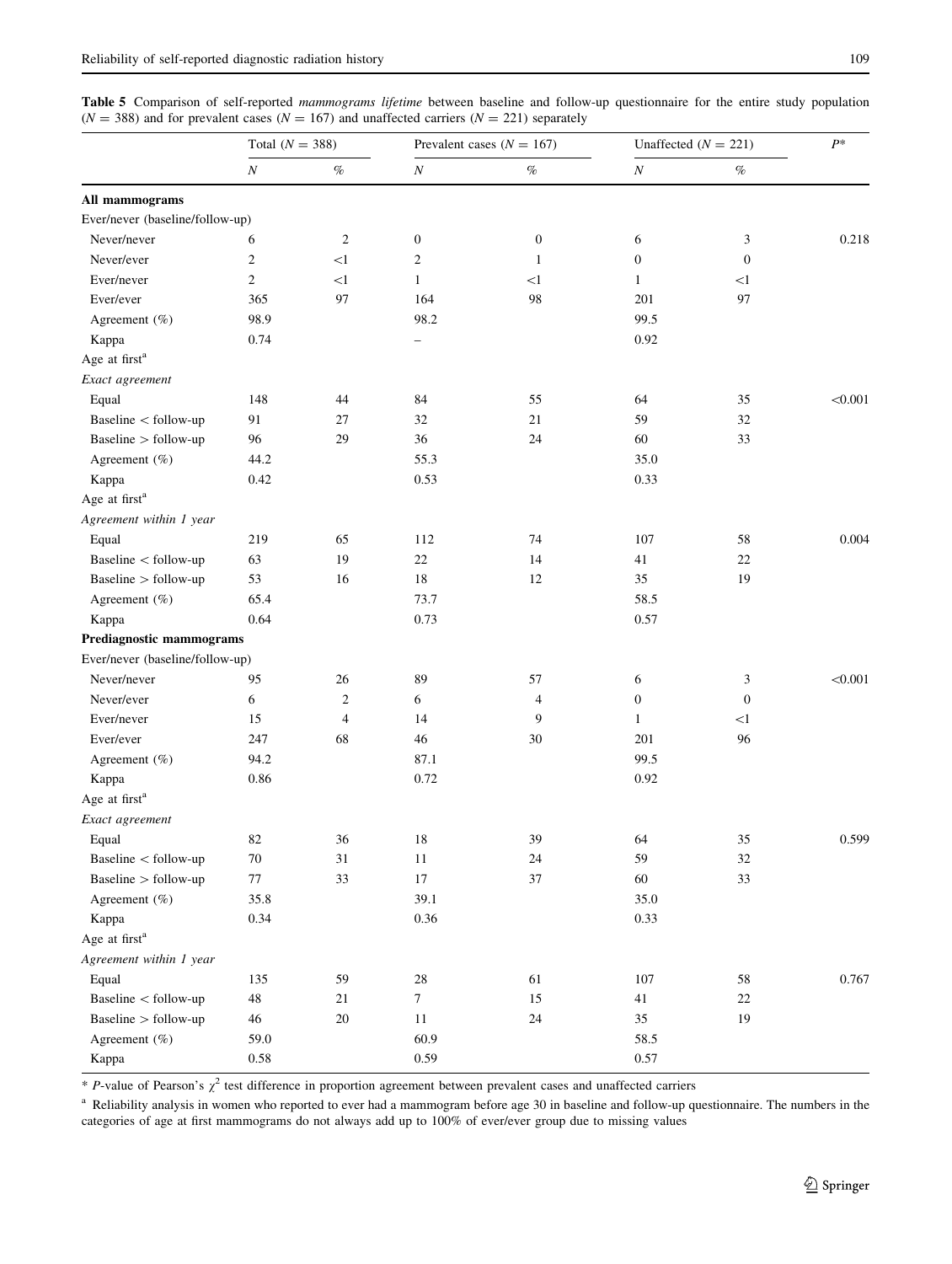| Potential determinants of disagreement                       | Age at 1st mammogram lifetime <sup>a</sup><br>$N = 229$ |                                                 | Ever/never exposure to fluoroscopies<br>before age 30<br>$N = 358$ |                                                 |  |
|--------------------------------------------------------------|---------------------------------------------------------|-------------------------------------------------|--------------------------------------------------------------------|-------------------------------------------------|--|
|                                                              | Univariate OR<br>$(95\% \text{ CI})$                    | Adjusted OR <sup>b</sup><br>$(95\% \text{ CI})$ | Univariate OR<br>$(95\% \text{ CI})$                               | Adjusted OR <sup>b</sup><br>$(95\% \text{ CI})$ |  |
| Case status (unaffected vs. prevalent case)                  | $1.10(0.57-2.14)$                                       | $1.44(0.67-3.11)$                               | $0.60(0.37-0.99)$                                                  | $0.52(0.26-1.05)$                               |  |
| Age at follow-up questionnaire (per year)                    | $1.04(1.01-1.06)$                                       | $1.03(0.98-1.08)$                               | $1.02(1.00-1.04)$                                                  | $1.01(0.97-1.04)$                               |  |
| Time between questionnaires (per year)                       | $0.70(0.50-0.90)$                                       | $0.76(0.53-1.10)$                               | $0.92(0.67-1.26)$                                                  | $0.95(0.70-1.31)$                               |  |
| Educational level (high vs. low)                             | $0.88(0.45 - 1.72)$                                     | $1.16(0.55-2.44)$                               | $0.96(0.70-1.30)$                                                  | $1.04(0.75-1.43)$                               |  |
| Nulliparous (yes vs. no)                                     | $0.71(0.37-1.37)$                                       | $1.04(0.50-2.19)$                               | $0.70(0.39-1.25)$                                                  | $0.77(0.40-1.48)$                               |  |
| BPO (ever vs. never)                                         | $1.35(0.76-2.40)$                                       | $1.55(0.75-3.21)$                               | $1.08(0.64 - 1.82)$                                                | $0.78(0.42 - 1.46)$                             |  |
| RRM (ever vs. never)                                         | $0.83(0.49-1.41)$                                       | $0.72(0.35-1.50)$                               | $0.89(0.52 - 1.53)$                                                | $1.48(0.71-3.06)$                               |  |
| Menopausal status (post vs. pre)                             | $1.73(1.00-2.98)$                                       | $0.82(0.33-2.04)$                               | $1.57(0.93-2.66)$                                                  | $1.23(0.55-2.75)$                               |  |
| Reason 1st mammogram <sup>c</sup> (complaints vs. screening) | $0.58(0.32-1.06)$                                       | $0.70(0.35-1.42)$                               | Not applicable                                                     | Not applicable                                  |  |
| Lifetime no. of mammograms <sup>c</sup> ( $>7$ vs. 1–6)      | $0.96(0.56-1.64)$                                       | $0.64(0.30-1.38)$                               | Not applicable                                                     | Not applicable                                  |  |
| Length of recall <sup>d</sup> (per year)                     | $1.01(0.97-1.05)$                                       | $0.99(0.94 - 1.05)$                             | Not applicable                                                     | Not applicable                                  |  |

Table 6 Estimated Odds Ratios (95% CI) for disagreement on age at first mammogram lifetime and ever/never exposure to fluoroscopies before age 30

<sup>a</sup> Prediagnostic mammograms; agreement within 1 year

<sup>b</sup> Obtained from multivariate logistic regression model, adjusted for all applicable variables listed in table

<sup>c</sup> As reported in the follow-up questionnaire

<sup>d</sup> Length of recall: age at follow-up questionnaire completion minus age at 1st mammogram reported in follow-up questionnaire

(consistency within 1 year) and ever/never exposure to fluoroscopies before age 30 (Table 6). In univariate analysis, the chance of disagreement on age at first mammogram was 4% higher per additional year of age at questionnaire completion (OR 1.04, 95% CI 1.01–1.06), higher for postmenopausal women (OR 1.71, 95% CI 1.00– 2.98) and lower when the reason for the first mammogram was having complaints (OR 0.58, 95% CI 0.32–1.06). Unexpectedly, increased time between questionnaires was associated with lower chance of disagreement (OR 0.70, 95% CI 0.50–0.90). Disagreement on ever/never having had a fluoroscopy before age 30 was determined by case status and age at questionnaire completion. However, in the multivariate model of both items, there were no significant associations between any of the potential predictors and the chance of disagreement, although age at questionnaire completion remained a marginally significant determinant of disagreement.

## **Discussion**

To our knowledge, this is the first study on reliability of self-reported diagnostic radiation exposure history in BRCA1/2 carriers. Proportion agreement on reporting ever/ never exposure was good  $(>=75\%)$ , while the corresponding kappa coefficients were between 0.40 and 0.75, indicating at least moderate reliability beyond chance. Reliability of number of exposures was also good  $(>75%)$ . Reliability of reporting age at first mammogram was low (40%) for exact consistency and moderate (60%) for consistency within 1 year. Reliability of age at first mammogram was higher for cases than for unaffected carriers ( $P < 0.001$ ) but this difference disappeared when excluding diagnostic mammograms ( $P = 0.599$ ). Reliability of exact reporting of age at last mammogram was 50% in unaffected carriers. In general, the direction of disagreement on all items was equally distributed, i.e. there was as much underreporting as overreporting of exposure in one questionnaire versus the other. However, for chest X-rays before age 20 and fluoroscopies before age 30, disagreement tended to involve a change from 'ever' in the baseline questionnaire to 'never' in the follow-up questionnaire for both cases and unaffected carriers. Being an unaffected carrier and being younger at questionnaire completion were associated with more consistent reporting of ever/never exposure to fluoroscopy for tuberculosis before age 30. For all other measures, agreement was non-differential by disease status. More consistent reporting of age at first mammogram was mainly determined by younger age at questionnaire completion.

Previous reliability studies [[10–](#page-9-0)[16\]](#page-10-0) on self-reported diagnostic radiation history were all on mammography in the setting of evaluation of screening programmes. Reliability varied by measure of self-reported mammography: agreement on ever/never having had a mammogram, lifetime number of mammograms, and date of most recent mammogram was approximately  $90\%$  [\[10](#page-9-0)[–16](#page-10-0)], 60% [[11,](#page-9-0) [12](#page-10-0), [16\]](#page-10-0), and 35% [\[10](#page-9-0), [12,](#page-10-0) [13](#page-10-0), [15](#page-10-0), [16\]](#page-10-0), respectively. Our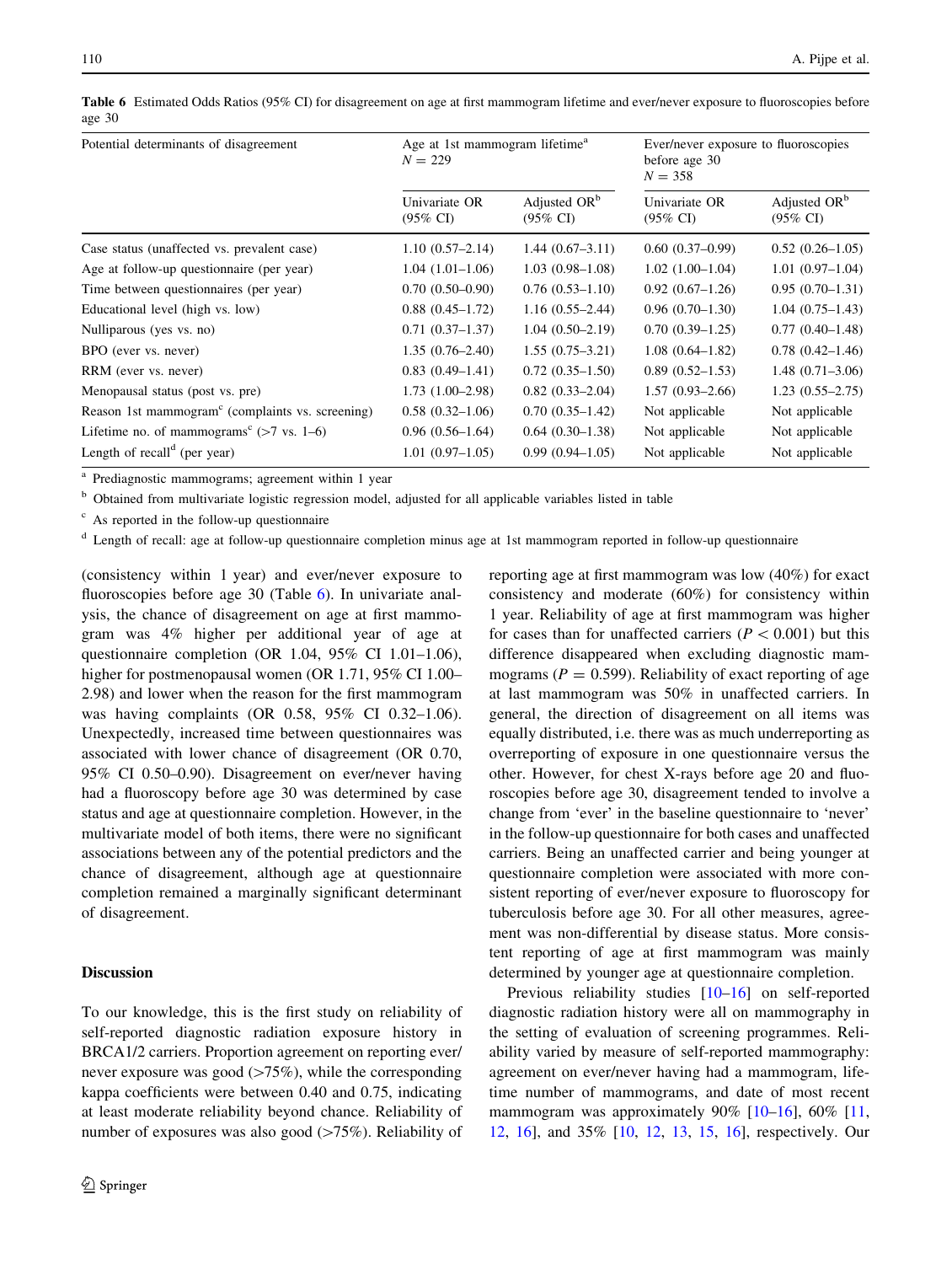results on reliability of mammograms are in line with these studies, although we observed a somewhat higher proportion agreement on number of mammograms. Since the interval between questionnaires was longer than in the other reliability studies (i.e. 5.4 years vs. 1 week to 2.6 years, respectively), reliability could have been expected to be lower in our study but this appeared not to be the case. Another difference between our study and the other reliability studies is that most of these studies used in-person and/or telephone interviews [\[10](#page-9-0), [11](#page-9-0), [13–16\]](#page-10-0) instead of selfadministered mailed questionnaires. Personal or telephone interview may enhance memory but may also lead to overreporting compared to questionnaire methods [\[19](#page-10-0)].

It is generally assumed that cases recall past exposures more accurately than controls. Self-report may also be influenced by whether the respondents are selected from the general population, or from a clinical setting, where they may have become more familiar with medical procedures and may remember the exposures better due to cues in a health care setting. We had expected that reliability would be good and similar for prevalent cases and unaffected carriers since our study population of BRCA1/2 carriers was tested in a clinical setting. Reliability of exact age at first mammogram, which was not investigated in previous studies, was therefore rather disappointing. When including diagnostic mammograms for cases, as expected, reliability of reporting age at first mammogram before age 30 and lifetime was higher in prevalent cases than in unaffected carriers ( $P < 0.001$ ). However, the difference in agreement on age at first mammogram before age 30 disappeared for consistency within 1 year ( $P = 0.375$ ). There was no difference between cases and unaffected carriers in reliability of reporting age at first prediagnostic mammogram ( $P = 0.599$  for exact agreement and  $P = 0.767$  for agreement within 1 year). Unaffected carriers, however, reported more often a younger age at first exposure before age 30 in the follow-up questionnaire than cases but this was not statistically significant ( $P = 0.107$  and  $P = 0.269$ for mammogram and fluoroscopy, respectively). In the multivariate models, age at questionnaire completion was the only predictor of disagreement, although this finding was marginally significant. Menopausal status and reason for first mammogram did not predict consistent reporting. In exploratory analysis we found that for a number of women the large difference in age at first mammogram was due to the fact that on one questionnaire women had reported their first screening mammography as being the first mammogram ever made, while in the other they had remembered a single mammogram which was made in the more distant past because of complaints (e.g. when they had felt a lump). This was independent of the direction of disagreement. The reported age at start of screening was a separate question in a different part of the follow-up questionnaire and only completed when a woman underwent screening at the time of questionnaire completion.

In contrast with other reliability studies  $[11, 12]$  $[11, 12]$  $[11, 12]$  $[11, 12]$ , we found no evidence of an association between number of mammograms and consistent reporting. Reliability of ever/ never exposure to chest X-rays before age 20 and fluoroscopies before age 30 was somewhat lower than for mammograms, while reliability of number of exposures was similar. Interestingly, reliability of ever/never exposure to fluoroscopy for tuberculosis before age 30 was significantly higher for unaffected carriers than for prevalent cases and this was not due to the difference in age at questionnaire completion. Since we examined many differences between cases and unaffected carriers, this may be a chance finding. In general, our results cannot be directly compared with those from validity studies [\[9](#page-9-0), [17–19](#page-10-0)] that compared self-reported information with medical records. Differences between self-report and medical records may be due to both systematic under- or over-reporting and lack of reliability. Consistent underreporting by unaffected carriers in both questionnaires can only be assessed in a validation study. But validation of e.g. chest X-rays, especially when occurred in the distant past, is extremely difficult if not impossible because of the different locations, destroyed records, and the fact that negative self-reports can not be verified. Still, most validation studies suggest that women tend to over-report the number of diagnostic radiation exposures and underreport the time since their last exposure ("telescoping") [\[9](#page-9-0), [18](#page-10-0), [19\]](#page-10-0). We found no evidence of telescoping on reliability; the direction of disagreement on age at last mammogram was equally distributed (data not shown).

Thirteen incident cases were excluded from the analysis. In this group, we investigated reliability of ever/never chest X-rays before age 20 (data not shown). Proportion agreement and kappa were slightly higher than for the other groups: 83 and 0.56%, respectively.

When interpreting these results, the strengths and limitations of this study should be considered. This is the first study investigating reliability of self-reported risk factor exposure information in BRCA1/2 mutation carriers. Furthermore, we were able to assess reliability of more than one diagnostic radiation exposure type, to assess reliability of age at first exposure, and to investigate differences in reliability between affected and unaffected women. However, our study also has limitations. The most important limitation concerns the differences between the baseline and the follow-up questionnaire. For instance, general versus indication-based questions and categorical answer categories versus exact numbers for number of exposures. We had expected that more exposures would be reported in the indication-based follow-up questionnaire compared to the baseline questionnaire. However, the amount of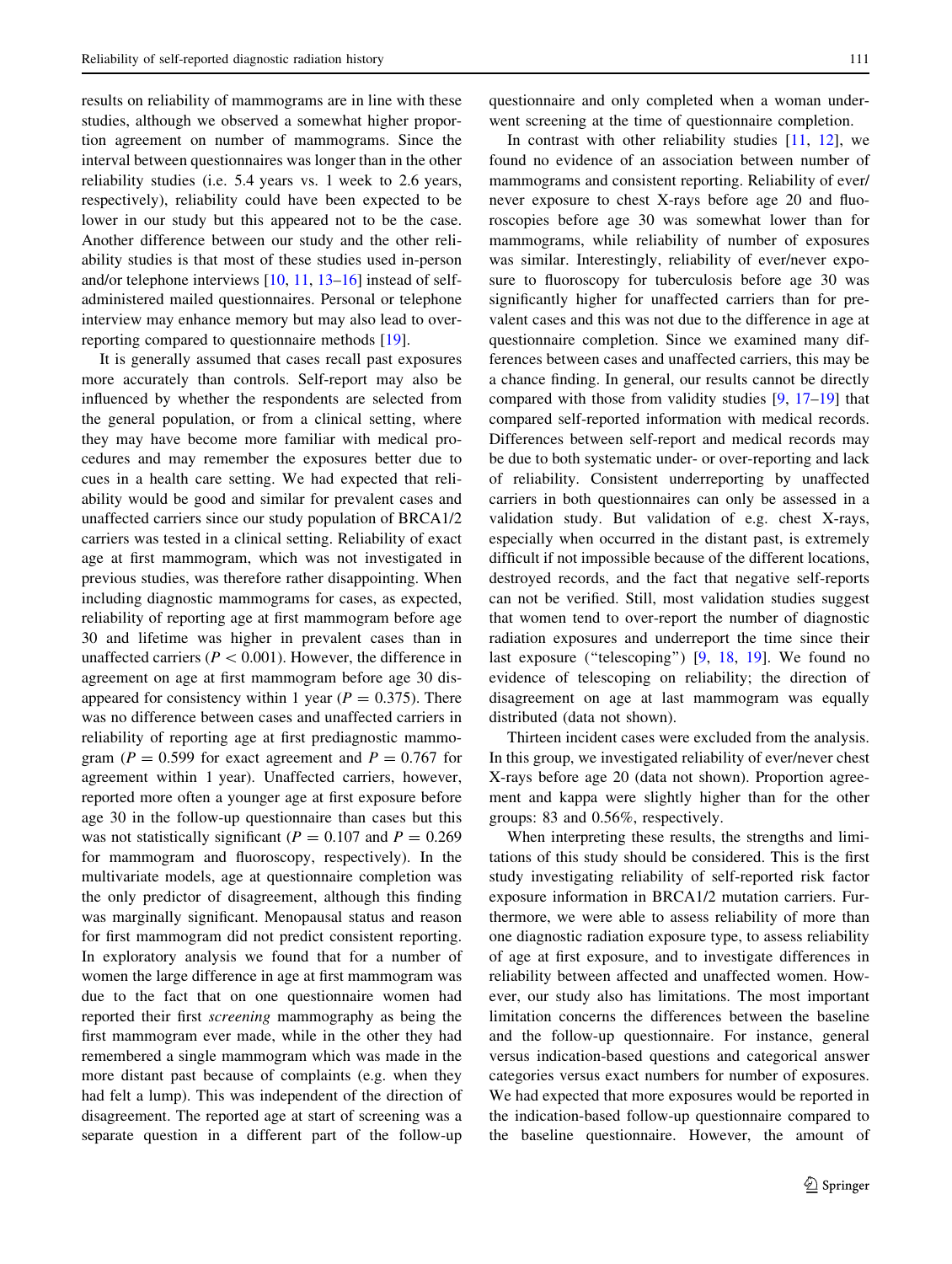<span id="page-9-0"></span>disagreement in both directions was similar for most variables, whereas for chest X-rays and fluoroscopies we observed a tendency of a change from 'ever' in the baseline questionnaire to 'never' in the follow-up questionnaire rather than vice versa. Also, for the analysis on number of fluoroscopies before age 30, we based this number in the baseline questionnaire on lifetime number of fluoroscopies because there was no separate question on number of exposures before age 30. Since in the Netherlands screening for tuberculosis by fluoroscopy was mainly done through mass population screening between 1940 and 1960 in relatively young people  $[24]$  $[24]$ , we assumed that most of the reported lifetime number of fluoroscopies had taken place before age 30. Equal distribution of the direction of disagreement suggested that this assumption was justified. On the other hand, the differences between both questionnaires allowed us to improve the questionnaire for future studies. For instance, the proportion of missing values in age at first fluoroscopy for tuberculosis before age 30 was 36% in the baseline and 9% in the follow-up questionnaire. Future studies measuring diagnostic radiation by self-report may want to consider using an indication-based questionnaire where for example, for mammogram exposure age at start screening should be asked first, followed by a question on ever having had a mammogram prior to the first screening mammogram. For number of exposures the exact number may be asked instead of categories, but in addition it should be possible to give a range if one is not sure. Another limitation concerns the use of Cohen's kappa coefficient. If a population is homogeneous with respect to the characteristic begin studied, like in our study mammographic screening,  $\kappa$ becomes highly sensitive to small departures from perfect concordance, [\[25](#page-10-0)] which explains the lower kappa for several of the variables, even in presence of relatively high proportion agreement.

Our findings indicate that consistency of self-reported diagnostic radiation by BRCA1/2 mutation carriers was mainly non-differential by disease status. These results add to knowledge about the reliability of self-reported diagnostic radiation history and its effect on relative risks in studies on the association between diagnostic radiation and breast cancer; risks will likely be underestimated.

Acknowledgments This work was supported by the Dutch Cancer Society (grants NKI1998-1854, NKI2004-3088, NKI 2007-3756).

## Appendix

The Netherlands Collaborative Group on Hereditary Breast Cancer (HEBON): Coordinating center: Netherlands Cancer Institute, Amsterdam: Senno Verhoef, Anouk Pijpe,

Richard Brohet, Frans Hogervorst, Laura van 't Veer, Flora van Leeuwen, Matti Rookus; Erasmus Medical Center, Rotterdam: Margriet Colle 'e, Ans van den Ouweland, Mieke Kriege, Mieke Schutte, Maartje Hooning, Caroline Seynaeve; Leiden University Medical Center, Leiden: Christi van Asperen, Juul Wijnen, Peter Devilee; Radboud University Nijmegen Medical Center, Nijmegen: Nicoline Hoogerbrugge, Marjolijn Ligtenberg; University Medical Center Utrecht, Utrecht: Margreet Ausems, Rob van der Luijt; Amsterdam Medical Center: Cora Aalfs, Theo van Os; VU University Medical Center, Amsterdam: Hanne Meijers-Heijboer, Hans Gille; University Hospital Maastricht, Maastricht: Encarna Gomez-Garcia, Rien Blok; University Medical Center Groningen, Groningen: Jan Oosterwijk, Annemiek van der Hout; Netherlands Foundation for Detection of Hereditary Tumours, Leiden: Hans Vasen, Inge van Leeuwen.

## References

- 1. Ronckers CM, Erdmann CA, Land CE. Radiation and breast cancer: a review of current evidence. Breast Cancer Res. 2005;7(1):21–32.
- 2. Hall EJ, Brenner DJ. Cancer risks from diagnostic radiology. Br J Radiol. 2008;81(965):362–78.
- 3. Boulton SJ. Cellular functions of the BRCA tumour-suppressor proteins. Biochem Soc Trans. 2006;34(Pt 5):633–45.
- 4. Andrieu N, Easton DF, Chang-Claude J, Rookus MA, Brohet R, Cardis E, et al. Effect of chest X-rays on the risk of breast cancer among BRCA1/2 mutation carriers in the international BRCA1/2 carrier cohort study: a report from the EMBRACE, GENEPSO, GEO-HEBON, and IBCCS Collaborators' Group. J Clin Oncol. 2006;24(21):3361–6.
- 5. Gronwald J, Pijpe A, Byrski T, Huzarski T, Stawicka M, Cybulski C, et al. Early radiation exposures and BRCA1-associated breast cancer in young women from Poland. Breast Cancer Res Treat. 2008;112(3):581–4.
- 6. Goldfrank D, Chuai S, Bernstein JL, Ramon YC, Lee JB, Alonso MC, et al. Effect of mammography on breast cancer risk in women with mutations in BRCA1 or BRCA2. Cancer Epidemiol Biomarkers Prev. 2006;15(11):2311–3.
- 7. Narod SA, Lubinski J, Ghadirian P, Lynch HT, Moller P, Foulkes WD, et al. Screening mammography and risk of breast cancer in BRCA1 and BRCA2 mutation carriers: a case–control study. Lancet Oncol. 2006;7(5):402–6.
- 8. National Breast Cancer Organisation the Netherlands. Guideline Breastcancer. The Netherlands: Utrecht; 2008.
- 9. Paskett ED, Tatum CM, Mack DW, Hoen H, Case LD, Velez R. Validation of self-reported breast and cervical cancer screening tests among low-income minority women. Cancer Epidemiol Biomarkers Prev. 1996;5(9):721–6.
- 10. Bancej CM, Maxwell CJ, Snider J. Inconsistent self-reported mammography history: findings from the National Population Health Survey longitudinal cohort. BMC Health Serv Res. 2004;4(1):32.
- 11. Rauscher GH, O'Malley MS, Earp JA. How consistently do women report lifetime mammograms at successive interviews? Am J Prev Med. 2002;22(1):8–14.